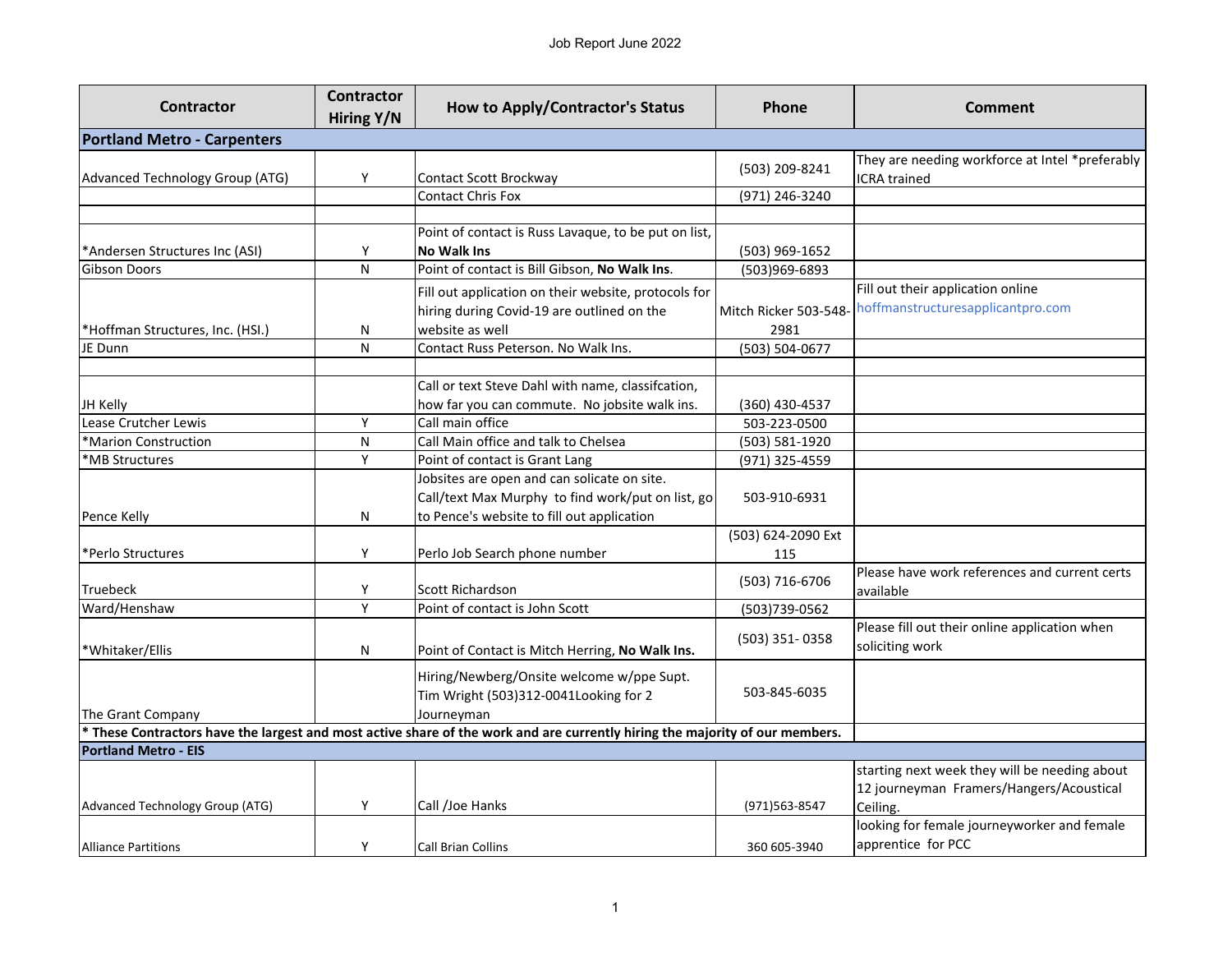| Contractor                                 | <b>Contractor</b>       |                                                     | <b>Phone</b>            | Comment                                            |
|--------------------------------------------|-------------------------|-----------------------------------------------------|-------------------------|----------------------------------------------------|
|                                            | Hiring Y/N              | <b>How to Apply/Contractor's Status</b>             |                         |                                                    |
|                                            |                         | Apply online - www.anningjohnson.com or call Alex   |                         | still maintaining til                              |
| Anning/Johnson                             | N                       | Gonzalez                                            | (503) 519-8878          |                                                    |
| <b>Art Cortez</b>                          | $\mathsf{N}$            | Call Zach Silva                                     | (503) 317-2134          | maintaining right now.                             |
| <b>BEK</b>                                 | N                       | call Jesse Sheppard                                 | (360)907-6568           | still maintaining                                  |
|                                            |                         |                                                     |                         |                                                    |
| <b>Cascade Accoustics</b>                  | N                       | <b>Call Dave Gonzalez</b>                           | 971 227-0084            | still Maintaining                                  |
| Caslin Inc                                 | $\overline{\mathsf{N}}$ | Call John Hendrix                                   | (503) 931-6144          | till maintaing                                     |
| Fortis                                     | N                       | Call Andy Martin                                    | (503) 680-9813          | still maintaining                                  |
|                                            |                         |                                                     |                         | 4/20/22 looking for workforce for various jobs     |
|                                            |                         | Fred Shearer and Sons will still accept walk-ins.   |                         | all over/ they are looking for members w/clean     |
| <b>Fred Shearer&amp;Sons</b>               | y                       | Members will follow SD protocols in FSS's office.   | 971 235-9113            | room expierince                                    |
| Harlens Drywall                            | $\mathsf{N}$            | Call John Dudley                                    | 360 772-4975            | still maintaining                                  |
| <b>Hoffman Specialty Contracting (HSC)</b> | $\mathsf{N}$            | Call Jeff Parker                                    | (971)888-2964           | still maintaining                                  |
|                                            |                         |                                                     |                         | looking for members in a couple of weeks for       |
| Harver Co.                                 | Υ                       | Call Marcus Rodriguez                               | (503) 572-0199          | various jobs                                       |
| <b>Insulation Contractors of Oregon</b>    | $\mathsf{N}$            | Call Fred Spalding                                  | (360) 823-1390          | still maintainig                                   |
| Interior/Exterior Specialist IES           | $\mathsf{N}$            | <b>Call Mark Bennet</b>                             | 503-849-1257            | still maintaing                                    |
| Insulpro                                   | $\mathsf{N}$            | <b>Contact Matt Hector</b>                          | 503 250 4289            | still Maintaining                                  |
|                                            |                         | Visit office at 1780 23rd st Salem Or. or call Alex |                         | holding Steady                                     |
| LP Company                                 | N                       | Rux                                                 | (503) 932-7917          |                                                    |
| Flint Contracting Interiors                | N                       | Jeremy Hakin                                        | (971)713-0018           | still maintaing                                    |
| Professional lath&Plaster                  | ${\sf N}$               | Call Nathaniel Hartley                              | 925 207-2899            | holding steady                                     |
| <b>Western Partions inc</b>                | $\mathsf{N}$            | Call Jason Warren                                   | 971 219-4451            | holding steady                                     |
|                                            |                         |                                                     |                         | will be looking for workforce for various jobs     |
| Performance Contracting, Inc. (PCI)        | Y                       | <b>Call Robert Henderson</b>                        | 503 437-2333            | coming up                                          |
|                                            |                         |                                                     |                         |                                                    |
| <b>Metro - Scaffold</b>                    |                         |                                                     |                         |                                                    |
| BrandSafway                                | N                       | Call Danny Johnston                                 | (503) 209-1154          |                                                    |
| Northwest Scaffolding                      | $\mathsf{N}$            | Call Vince Lombardi                                 | (503) 307-0525          |                                                    |
| Scaffold Erectors                          | N                       | Call Steve Spencer                                  | (503) 709-2422          |                                                    |
|                                            |                         |                                                     |                         | Complete online information for hiring             |
|                                            |                         |                                                     | https://form.jotform.co |                                                    |
| <b>SDB</b>                                 | N                       | Complete online information for hiring              | m/202796207555057       |                                                    |
|                                            |                         |                                                     |                         | PCI is looking for JM scaffold erectors call Chris |
| <b>PCI Scaffolding</b>                     | Υ                       | <b>Chris Atkins</b>                                 | 503-989-5323            | <b>Atkins</b>                                      |
| <b>API Scaffolding</b>                     | Y                       | Joseph Ruiz                                         | 715-441-7485            | API is looking for JM Scaffold Erectors            |
| <b>Vancouver Area</b>                      |                         |                                                     |                         |                                                    |
| <b>Emrik Construction</b>                  |                         | Call Darin Messingheimer                            | (503) 701-8272          |                                                    |
| Conco                                      | N                       | Call Corey Baker                                    | (503) 719-3048          |                                                    |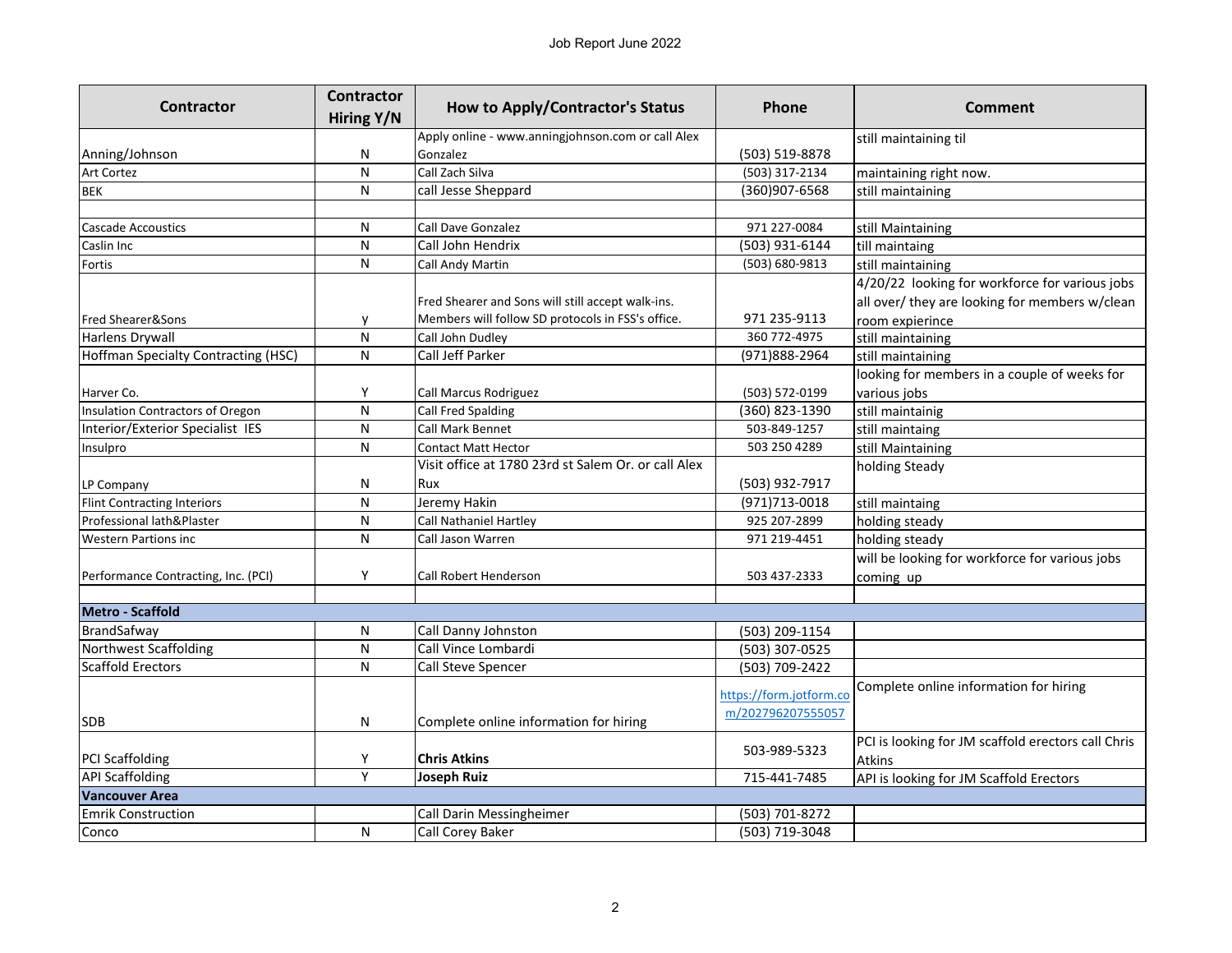| <b>Contractor</b>                     | <b>Contractor</b><br>Hiring Y/N | <b>How to Apply/Contractor's Status</b>           | Phone                   | <b>Comment</b>                                 |
|---------------------------------------|---------------------------------|---------------------------------------------------|-------------------------|------------------------------------------------|
|                                       |                                 | To put your name on the list.Call/Text Steve Dahl |                         |                                                |
|                                       |                                 | with name. phone #, classifcation, how far you    |                         |                                                |
|                                       |                                 | can commute.                                      |                         |                                                |
| JH Kelly                              | N                               | No jobsite walk ins.                              | (360) 430-4537          |                                                |
|                                       |                                 |                                                   | (503) 624-2090 Ext      |                                                |
| Perlo Structures                      |                                 | Perlo Job Search phone number                     | 115                     |                                                |
| Skanka                                |                                 | Call the Portland Office                          | (503) 382-0900          |                                                |
|                                       |                                 |                                                   |                         |                                                |
| Bridge & Highway - OR/SW/WA           |                                 |                                                   |                         |                                                |
|                                       |                                 |                                                   |                         | Crewing up. Projects in Molalla, Covallis, &   |
| Carter & Co.                          | Y                               | Call Nate Ropkins                                 | (503) 871-2674          | Medford                                        |
| Legacy                                | ${\sf N}$                       | Please Call Office                                | (503) 749-1818          |                                                |
| MJ Hughes                             | N                               | Call Mike Hughes                                  | (360) 448-7451          | Crewed up, projects wrapping up                |
| Wildish                               | N                               | Contact Scott Vogl                                | (503) 784-5005          | McMinnville crewing up Mid-Late May            |
| Waldron & Sons                        | N                               | <b>Contact Elroy Waldron</b>                      | (541) 280-4671          |                                                |
| Pile Driving - OR/SW/WA               |                                 |                                                   |                         |                                                |
| <b>Advanced American Construction</b> | N                               | Contract Kyle Izatt                               | (503) 445-9000          | Need D1.5 Cert Welders & Marine Forman         |
| Dewitt                                | N                               | Call Garth                                        | (503) 810-0424          | Multiple Projects Starting in April & May      |
| Omega Morgan                          | Υ                               | Contact Grayson Hart                              | (503) 647-7474          |                                                |
| Pacific foudnation                    | Υ                               | <b>Call Matt Jannings</b>                         | (360) 200-6608          | crewed up                                      |
| <b>West Coast Contractors</b>         | Y                               | For work opportunities contact Tim Smith          | (541) 267-7689          |                                                |
|                                       |                                 | Most millwright work is slow currently with       |                         |                                                |
| Millwrights - OR/SW/WA                |                                 | delayed projects due to Covid-19.                 |                         |                                                |
|                                       |                                 |                                                   |                         | Please text Matt and he will respond back when |
| CH Murphy                             |                                 | <b>Contact Matt Twiggs</b>                        | (360) 355-0612          | he is available                                |
| <b>Harder Mechanical</b>              |                                 | Contact Dan Filbin or Dave Grace                  | (503) 281-1112          |                                                |
| <b>High Caliber Millwrights</b>       |                                 | <b>Contact Brandon Hellervik</b>                  | (503) 984-6669          |                                                |
| JH Kelly                              |                                 | Contact Dennis Still or Mark Stroud               | (503) 953-4458          |                                                |
| JR Merit                              |                                 | <b>Contact Dale Horner</b>                        | (360) 693-7474          |                                                |
| North Bank Civil & Marine             | N                               | Most jobs shut down, Contact Kainin directly      | (360) 984-3336          |                                                |
| Omega Morgan                          |                                 | Contact Don Hanson or Randy Rosin                 | (503) 647-7474          |                                                |
| <b>Ontime Services</b>                |                                 | Contact Tony Pena                                 | (360) 823-9498          |                                                |
| Platinum Industrial                   |                                 | <b>Contact Mike Trotter</b>                       | (360) 852-3237          |                                                |
| Professional Mechanical, Inc          |                                 | Contact Jason Isom                                | (541) 928-7782          |                                                |
| R&H Mechanical, Inc                   |                                 | <b>Contact William Maestas</b>                    | (503) 349-1320          |                                                |
| Zero Downtime                         |                                 |                                                   | (800) 270-6044          |                                                |
| <b>Trade Show Work</b>                |                                 |                                                   |                         |                                                |
| Fern Exposition                       | Y                               | TRADESHOW IS BACK, THERE WILL BE                  | 800 953-6444            | PLEASE GO TO nwcarpenters.org TO FIND          |
| <b>GES</b>                            | Υ                               | LOTS OF OPPORTUNITY IN                            | PLEASE CALL             | OUT HOW TO GET ON THE OUT OF WORK              |
| Freeman Co.                           | Υ                               | <b>MARCH AND APRIL</b>                            | <b>CENTRAL DISPATCH</b> | LIST.                                          |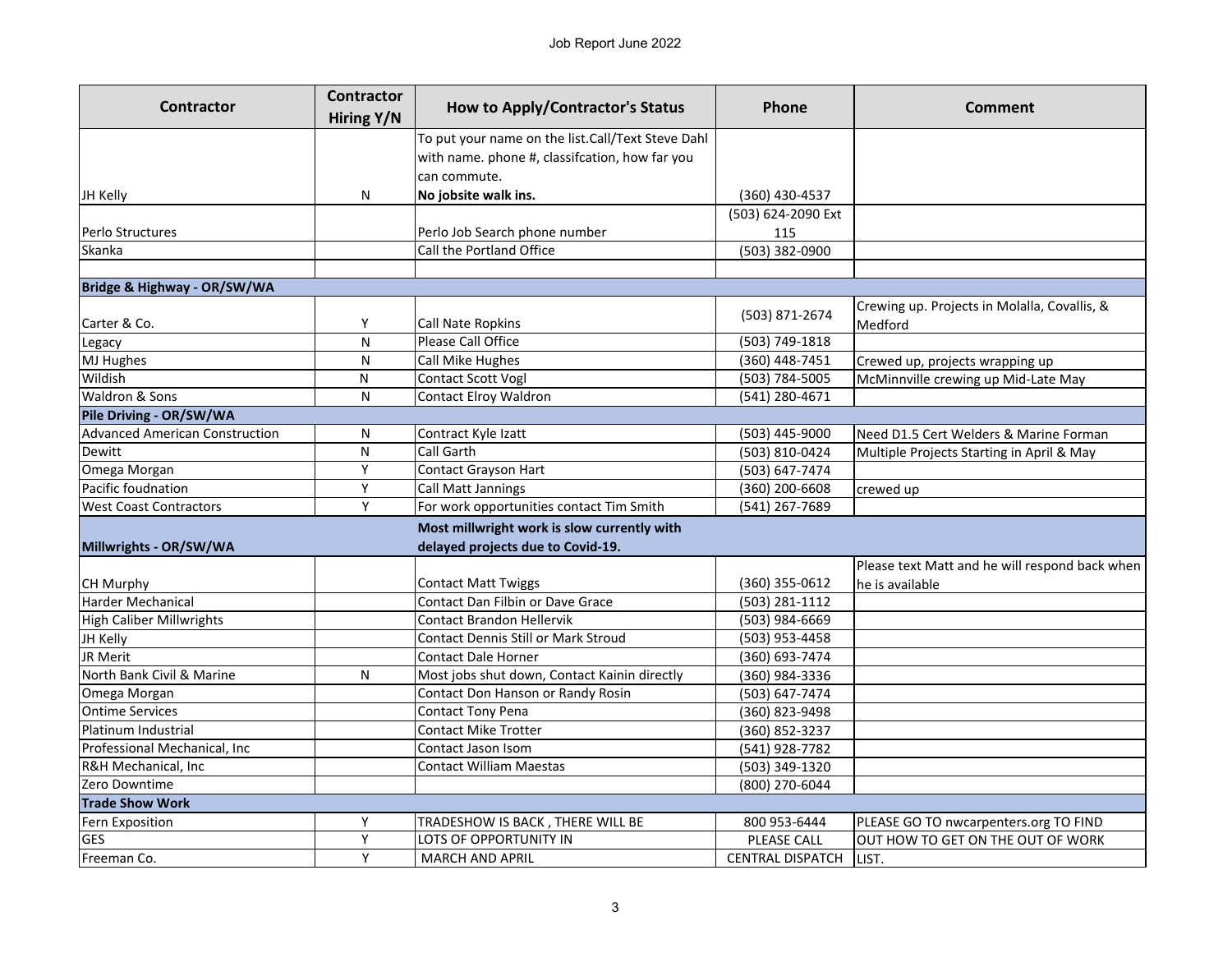|                                     | <b>Contractor</b> |                                                  |                  |                                                 |  |
|-------------------------------------|-------------------|--------------------------------------------------|------------------|-------------------------------------------------|--|
| <b>Contractor</b>                   | Hiring Y/N        | <b>How to Apply/Contractor's Status</b>          | <b>Phone</b>     | <b>Comment</b>                                  |  |
| <b>Greater Oregon Areas</b>         |                   |                                                  |                  |                                                 |  |
| Salem - Mid Valley Gen Carpenters   |                   |                                                  |                  |                                                 |  |
|                                     |                   | Please call the office for potential work in     |                  | HP reqesting vaccinated workforce / cleanroom   |  |
|                                     |                   | Marion, Linn,                                    |                  |                                                 |  |
| Andersen Structures Inc             | Υ                 | and Benton Counties                              | (541) 754-1948   |                                                 |  |
| D & S Concrete                      | Υ                 | call Christne Davison for employment             | (503) 474.7273   | Lincoln city/Albany/Salem                       |  |
| <b>Emerick Construction</b>         | Y                 | Call John Stursa for employment                  | (503) 777-5531   | Scio middle school                              |  |
| <b>GBC Construction</b>             | У                 | Call GBC Office for job opportunities            | (541) 752-0381   | there will be opportunities late June           |  |
|                                     |                   | All Application to be submitted on-line at       |                  | State capital / Reeser stadium                  |  |
| Hoffman Structures Inc.             | Υ                 | www.hoffmanstructures.applicantpro.com           |                  |                                                 |  |
| <b>ISEC</b>                         | $\overline{Y}$    | Call office for possible employment.             | 360-885-3100     |                                                 |  |
| JE Dunn                             | N                 | Call Butch Fielder                               | $(503)$ 407-1648 |                                                 |  |
|                                     |                   | Contact Aaron West - AaronWest@jsperrott.com     | 503-234-1880     |                                                 |  |
| JS Perrot                           | Υ                 | 503-234-1880                                     |                  |                                                 |  |
| JS Perrot                           | Υ                 | Northern & Southern Division Contact Noe         | (971) 284-2657   |                                                 |  |
| Lease Crutcher Lewis                | N                 | Call the office                                  | (503) 223-0500   | holding steady                                  |  |
| La Russo concrete                   | ${\sf N}$         | Call Angle Escamilla                             | (503) 989-2575   | holding steady                                  |  |
| <b>Marion Construction</b>          | ${\sf N}$         | Contact Jake Schmidt                             | (971) 599-8886   | holding steady                                  |  |
| P & C Construction                  | $\mathsf{N}$      | Call the office for job opportunities-John Scott | (503) 739-0562   | no answer                                       |  |
| Pence/Kelly Construction            | N                 | Contact Max Murphy                               | (503) 910-6931   | holding steady                                  |  |
| Perlo Structures                    | N                 | For employment opportunities Call Tim Kofsted    | (503) 701-8150   | holding steady                                  |  |
|                                     |                   |                                                  |                  | holding steady looking to start crewing up late |  |
| TGC - T Gerding                     | Υ                 | Contact Brian Zeller - Text                      | (541) 230-4141   | June                                            |  |
| Triple C Construction               | Y                 | Contact Jody Allison                             | (541) 905-7150   |                                                 |  |
| The Grant Co.                       | N                 | CALL OFFICE for possible employment.             | 1503-845-6035    | holding steady                                  |  |
| Salem - Mid Valley - EIS            |                   |                                                  |                  |                                                 |  |
| Anning & Johnson                    | N                 | <b>Contact Mario Castillo</b>                    | (503) 519-4708   | holding steady                                  |  |
| Cascade Acoustics, Inc.             | Y                 | Call the office for employment opportunities     | (503) 612-0100   | call or text                                    |  |
|                                     |                   |                                                  |                  | holding steady for now will be needing 4-6      |  |
| Caslin Interiors                    | Y                 | Call John Hendrix                                | (503) 931-6144   | good Journeymanin June                          |  |
|                                     |                   |                                                  |                  | Needing apprentices and journeyman especially   |  |
| <b>Harver Company</b>               | Υ                 | Michael Bohl                                     | 971-724-2261     | Ceiling installers                              |  |
| Interior Exterior Specialists (IES) | Y                 | Text for employment Ted Wyberg                   | (503) 209-8137   | mid June call or text                           |  |
|                                     |                   |                                                  |                  | holding steady but will be looking to crew up   |  |
|                                     |                   |                                                  |                  | mid to late june, Alex is projecting needing    |  |
|                                     |                   |                                                  |                  | around 12 carpenters and will be a mixture of   |  |
| LP Company                          | Υ                 | Visist the office at 1780 23rd St, S Salem, OR   | (503) 370-8499   | journeyman and Apprentices                      |  |
| Mid Valley Commercial Construction  | Y                 | Contact Jesse Sam Bailey for employment          | 503-804-6417     | holding steady                                  |  |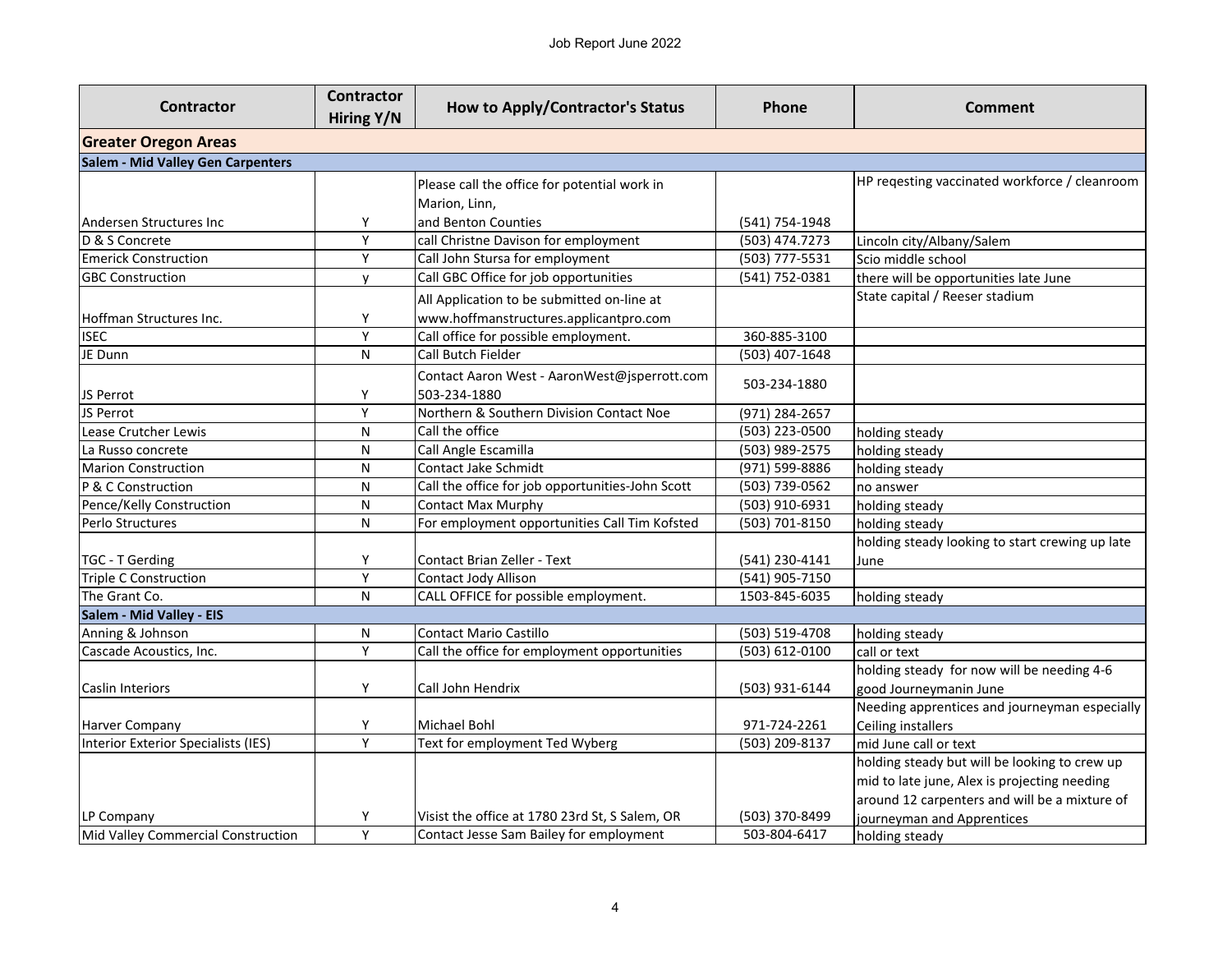| <b>Contractor</b>                    | <b>Contractor</b><br>Hiring Y/N | <b>How to Apply/Contractor's Status</b>            | Phone          | <b>Comment</b>                                                                                                                                                       |
|--------------------------------------|---------------------------------|----------------------------------------------------|----------------|----------------------------------------------------------------------------------------------------------------------------------------------------------------------|
|                                      |                                 |                                                    |                | starting to pickup and anticipates hiring to                                                                                                                         |
| Performance Contracting Inc. (PCI)   | Y                               | <b>Robert Henderson</b>                            | (503) 437-2333 | increase there crew size in mid to late June                                                                                                                         |
|                                      |                                 |                                                    |                | Eugene and Corvallis ramping up in July. They                                                                                                                        |
|                                      |                                 |                                                    |                | will be looking to increase their crew size                                                                                                                          |
| <b>Western Partitions Inc. (WPI)</b> | Y                               | Call Office for possible employment.               | 541-338-9700   | towards the end of June.                                                                                                                                             |
|                                      |                                 | Salem North Call Dian Cowls - Sheet rocking        |                | holding steady                                                                                                                                                       |
| <b>Western Partitions Inc. (WPI)</b> | N                               | opportunities Call                                 | (503) 939-1738 |                                                                                                                                                                      |
| Vanco                                | Υ                               | Call Mike Van Atta                                 | (541)409-2051  | looking for Drywall hangers 85%                                                                                                                                      |
| Eugene/Lane County-Carp/EIS/Scaffold |                                 |                                                    |                |                                                                                                                                                                      |
| Andersen Structures(Eugene)          |                                 | Joe Hubbard                                        | 541-514-5794   | Eugene Hospital/clinic work, June start                                                                                                                              |
| BrandSafway (Eugene/Mid-Valley       | Y                               | Contact Travis Wescott                             | 541-501-0518   | <b>SCAFFOLD ERECTION</b>                                                                                                                                             |
| Largo Concrete                       | Y                               | Tom Largent                                        | 541-337-2182   | CONCRETE FORMWORK - 411 E Broadway,<br>Eugene - Mid jUNE 2022 start                                                                                                  |
|                                      |                                 | first fill out an application at whitakerellis.com |                | <b>GEN CARP/CONCRETE FORMWORK - Current</b>                                                                                                                          |
| Whitaker/Ellis Builders              | Y                               | and then call Mitch Harring for oppurtunity        | 503-351-0358   | projects in Corvallis and Salem.                                                                                                                                     |
| McKenzie Commercial                  | Y                               | Toby DeMasters                                     | 541-729-2561   | GEN CARP - Lots of school work this year/will<br>add 25 general carpenters this summer starting<br>mid-June                                                          |
| Neil Kelly(Eugene)                   | Y                               | https://www.neilkelly.com/join-our-team/           | 866-691-2719   | RESIDENTIAL FINISH - carpentry, current<br>oppurtunities in Portland, Seattle and Bend<br>locations.                                                                 |
| <b>Bridgeway Contracting</b>         | Y                               | Contact Jerry Velincia                             | 541-606-2571   | EIS/GEN CARP - Bridgeway is an EIS contractor<br>as well as a General Contractor and hires EIS<br>Carpenters as well as General Carpenters<br>LOOKING TO ADD GENERAL |
| Mid-Valley COmmercial Construction   |                                 | <b>Contact Sam Bailey</b>                          | 503-804-6417   | CARPENTERS/FOREMEN<br>EIS - N. Eugene HS                                                                                                                             |
| LP Company                           | N                               | Call Salem Office                                  | 503-370-8499   |                                                                                                                                                                      |
| TGC(TGerding)                        | Υ                               | <b>Contact Brian Zeller</b>                        | 541-230-4141   | GEN CARP - Text info to Brian - Hustis Hall,<br>Eugene. Estimated June start/concrete scope.<br>Projects in the Corvallis area as well, June starts.                 |
| The Harver Co.                       |                                 | Michael Bohl                                       | 971-724-2261   | EIS/GEN CARP                                                                                                                                                         |
| <b>Western Partions (Mid Valley)</b> |                                 | Contact Jesse Winner                               | 541-501-0092   | EIS - working on both 12 story buildings in<br>Eugene                                                                                                                |
|                                      |                                 |                                                    |                |                                                                                                                                                                      |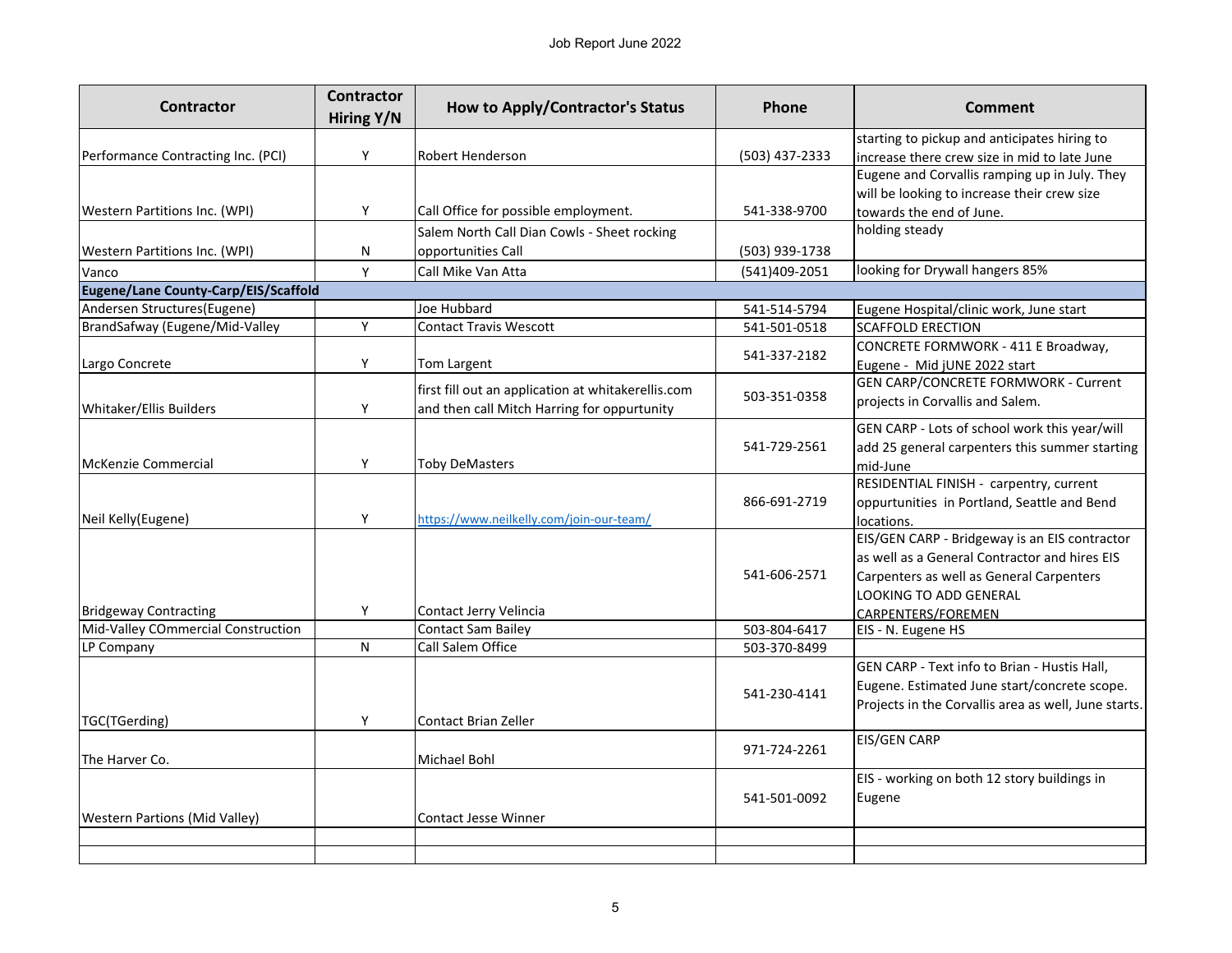| <b>Contractor</b>                                | <b>Contractor</b><br>Hiring Y/N | <b>How to Apply/Contractor's Status</b>                                      | Phone          | <b>Comment</b>                                                                                                        |  |
|--------------------------------------------------|---------------------------------|------------------------------------------------------------------------------|----------------|-----------------------------------------------------------------------------------------------------------------------|--|
|                                                  |                                 |                                                                              |                | GEN CARP - Looking for coast carpenters/LCC                                                                           |  |
| Lease Crutcher Lewis                             | Y                               | <b>Contact Matt Hayner/LCC Florence</b>                                      | 503-730-2607   | Florence Campus - ongoing                                                                                             |  |
|                                                  |                                 |                                                                              |                | GEN CARP - Wood framing contractor - Will also                                                                        |  |
| <b>Anker Constructors</b>                        |                                 | <b>Contact Michael Heim</b>                                                  | 360-762-1623   | self perform door and hardware work                                                                                   |  |
| Pence Kelly Concrete                             |                                 | <b>Contact Max Murphy</b>                                                    | 503-910-6931   | <b>GEN CARP/CONCRETE FORMWORK</b>                                                                                     |  |
|                                                  |                                 |                                                                              |                | GEN CARP/EIS - Upcoming work in                                                                                       |  |
| Mortenson                                        | Y                               | Dan Seismore                                                                 | 847-489-4292   | Eugene/Current work in PDX                                                                                            |  |
| <b>Coos County - General Carpenter</b>           |                                 |                                                                              |                |                                                                                                                       |  |
| <b>Scott Partney Construction</b>                | Y                               | <b>Contact Scott Partney Office</b>                                          | (541) 756-7060 | GEN CARP - call weekly for opportunity, looking<br>for carpenters local to Coos Bay area                              |  |
|                                                  |                                 |                                                                              |                | <b>GEN CARP/PILE BUCK</b>                                                                                             |  |
| <b>West Coast Construction</b>                   |                                 | <b>Contact Chad Walker</b>                                                   | 541-435-4748   |                                                                                                                       |  |
| Perlo                                            |                                 | <b>Contact Chris Rohr</b>                                                    | 503-628-9021   | Bay Area Hospital/cancer center                                                                                       |  |
| Southern Oregon / Medford, Jackson, Josphine,    |                                 |                                                                              |                |                                                                                                                       |  |
| Klamath, Douglas, and Curry Counties             |                                 |                                                                              |                |                                                                                                                       |  |
|                                                  |                                 |                                                                              |                | Call office for Southern Oregon work                                                                                  |  |
| <b>West Coast Contractors</b>                    | Y                               | Contact Tim Smith - Office                                                   | (541) 267-7689 | opportunities                                                                                                         |  |
| Carter & Co.                                     | Y                               | Call office for work opportunities                                           | (503) 371-4582 | Ashland state line bridge shut down for winter.<br>Several smaller bridges to start after 1st of the<br>vear Hwy 140. |  |
| Andersen Const                                   | Y                               | Stop by the project or call Supt Mike Peirce                                 | (503)-793-2035 | May be looking for concrete hands for site<br>work                                                                    |  |
| S&B James                                        | Y                               | Call Office for job opportunities                                            | (541) 826-5668 | Looking for Journymen Carpenters. Several<br>projects lined up for 2022.                                              |  |
| PCI                                              | Y                               | <b>Call Chris Mitchel</b>                                                    | (503) 319-0191 | Needs for 2 to 4 Journeymen with experience in<br>FRP. Will consider training 2 apprentices.                          |  |
| WPI                                              | Y                               | <b>Call Jesse Winner</b>                                                     | (541)-501-0092 | Needs experienced EIS Carpenters at Asante<br>Hospital Medford. Journeymen and<br>Apprentices.                        |  |
| Pence Kelly Concrete                             | Υ                               | Call Max Murphy or stop by project and talk to Jiri<br>Veprek Superintendent | (503) 910-6931 | Needs 6 to 8 Conctrete hands for the Rogue<br>Community Recreation Center.                                            |  |
| <b>Waldron and Sons</b>                          | Υ                               | Call Elroy Waldron                                                           | (541) 280-2671 | Needs General Carpenters perferably with<br>weilding certs or Pile Bucks                                              |  |
| Central/Eastern Oregon Bend/Redmond Prineville & |                                 |                                                                              |                |                                                                                                                       |  |
| <b>Boardman</b>                                  |                                 |                                                                              |                |                                                                                                                       |  |
| DBI                                              | Ν                               | <b>Contact Conner Weise</b>                                                  | 541-480-9831   |                                                                                                                       |  |
| <b>Fortis Construction</b>                       | Y                               | Ben Anderson (Prineville Area)                                               | 541-233-6835   |                                                                                                                       |  |